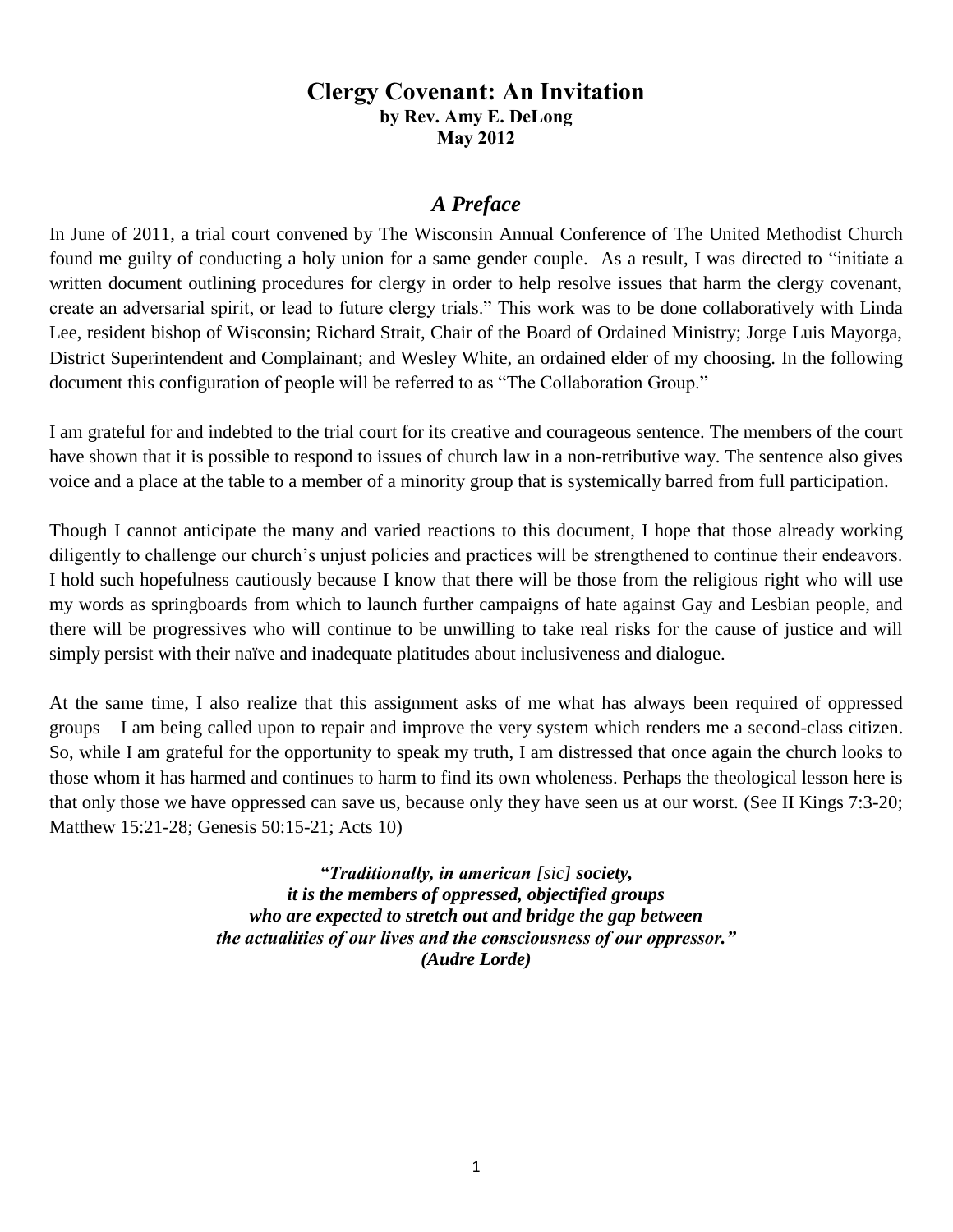# *Our Process*

The Collaboration Group met four times: September 26, 2011, October 25, 2011, December 6, 2011, and March 12, 2012. (Meetings in July, August, January and February were not possible due to scheduling conflicts.)

During our time together, we established four foundational understandings with which the entire group agrees.

- 1. There are Lesbian, Gay, Bisexual, Transgender, Questioning and Intersex (LGBTQI) Christians serving faithfully at all levels of United Methodist Church leadership.
- 2. LGBTQI people are no threat to the well-being of the church or its membership.
- 3. Discrimination is morally reprehensible ("Inclusiveness means openness, acceptance, and support that enables all persons to participate in the life of the Church, the community, and the world; therefore, inclusiveness denies every semblance of discrimination" (¶139, *Book of Discipline*)).
- 4. Heterosexism (the system of advantages bestowed on heterosexuals granting them superior status and rights in a society only because of their sexual orientation) is fundamentally unjust.

The problem the Collaboration Group encountered immediately was that, while we may hold as true the above affirmations, we are working within the structure of a system that embraces heterosexism as a *virtue* and approves of discrimination based solely on sexual orientation. The current policies and practices of The United Methodist Church regarding LGBTQI persons parallel the way the church once institutionally supported racism (a system of advantages bestowed on white people granting them superior status and rights) and sexism (a system of advantages bestowed on male people granting them superior status and rights). As was once the case with women and people of color, The United Methodist Church takes Gay men and Lesbians out of the common conversation, denies our experiences and then requires us to submit to laws we largely had no voice in forming.

During one of the meetings of the Collaboration Group, it was suggested that we approach reconciliation and restoration of clergy differences around LGBTQI concerns in much the same way that Archbishop Desmond Tutu and Nelson Mandela led the post-apartheid Truth and Reconciliation Commission in South Africa. It was immediately evident that such an approach could not be employed. Truth and reconciliation were possible in South Africa only *after* apartheid had been officially dismantled and there was widespread agreement that such a system was morally untenable and unjust. Restorative Justice can occur only sporadically in a context where mistreatment, abuse, and harm are ongoing (as is evidenced by the trial court sentence which led to this document), but cannot be sustained without intentional systemic changes.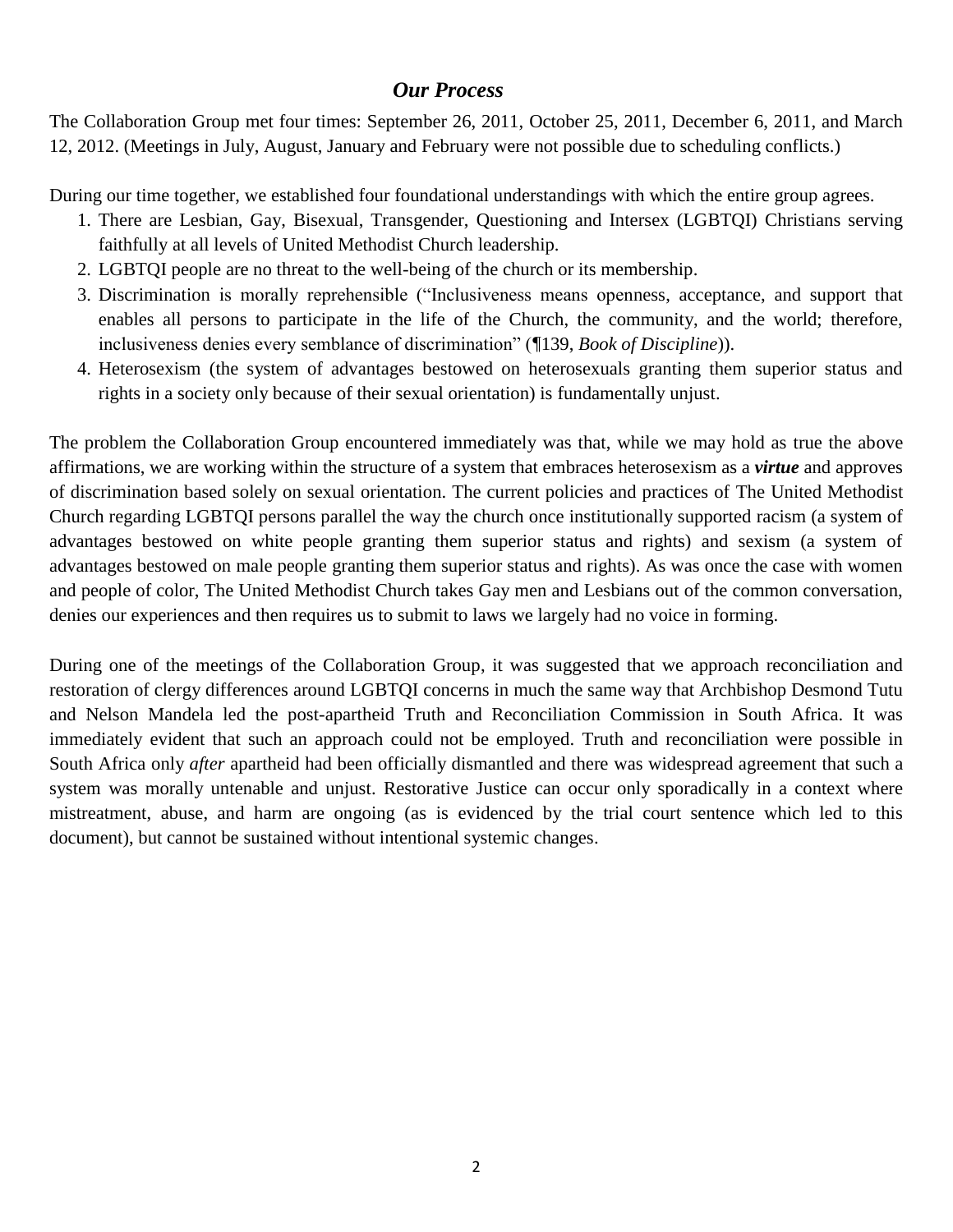# *Procedures to help resolve issues that harm the clergy covenant, create an adversarial spirit, or lead to future clergy trials.*

#### **I. END DISCRIMINATION**

I think often of Paul's words to the Corinthians. "The eye cannot say to the hand, 'I don't need you!' And the head cannot say to the feet, 'I don't need you.' On the contrary, those parts of the body that seem to be weaker are indispensable, and the parts that we think are less honorable we treat with special honor… If one part suffers, every part suffers with it; if one part is honored, every part rejoices with it. Now you are the body of Christ, and each one of you is a part of it" (I Corinthians 12:21-23 and 26-27).

While The United Methodist Church continues to say to LGBTQI Christians, "I have no need of you," the truth is that our inclusion is not negotiable. Our membership in the Body of Christ and in the Kingdom of God does not rest on a final tally of votes at General Conference. It rests solely on the grace of God. This is a disturbing notion to folks who want God's grace to extend just far enough to let them in, but not so far that it lets just anyone in. For those who believe the primary role of a Christian is to guard purity and obey doctrine, this central message of the Gospel – that God's love is offered generously and evenly – is terribly offensive. Even John Wesley recognized, "There are few matters more repugnant to reasonable people than the grace of God." (As an aside, at General Conference 2012, delegates affirmed in a 56% to 44% vote that "God's grace is available to all." That 44% of the delegates disagree with such a statement shows that we, in our day, are still debating the importance of John Wesley's theology of grace.)

A step toward reconciliation that the church could make would be to distinguish between prejudice and discrimination. Prejudice means a *preconceived judgment, adverse opinion or leaning* formed without just grounds or sufficient knowledge. Discrimination, however, means to make a difference in *treatment or favor* on a basis other than individual merit.

While it is certainly possible for prejudices to be transformed into acceptance, such transformation frequently takes a great deal of time and is often facilitated by personal experience, education, a new revelation from God, or a combination of these and many others things. As such, requiring minority groups to change the prejudices of the majority before equal access and treatment can be granted is an incredible burden and an impossible feat which is paramount to works-righteousness.

I can accept someone *not liking* me because I'm gay (prejudice). I cannot, however, abide being *treated differently* in church and society because I'm gay (discrimination). The "legalization" of discrimination is particularly insidious because it often causes otherwise compassionate people to abandon their own consciences and submit to laws with which they fundamentally disagree. Note that Paul, when using his analogy of the body, does not speak of feelings, but only of actions. In other words, the head doesn't have to like the foot, but it does have to include the foot.

Unlike prejudice, discrimination can be ended immediately – individually through courageous and conscientious actions which bend toward justice; and systemically through legislation which prohibits categorical discrimination. It can also be ended corporately by groups of people who decide they will no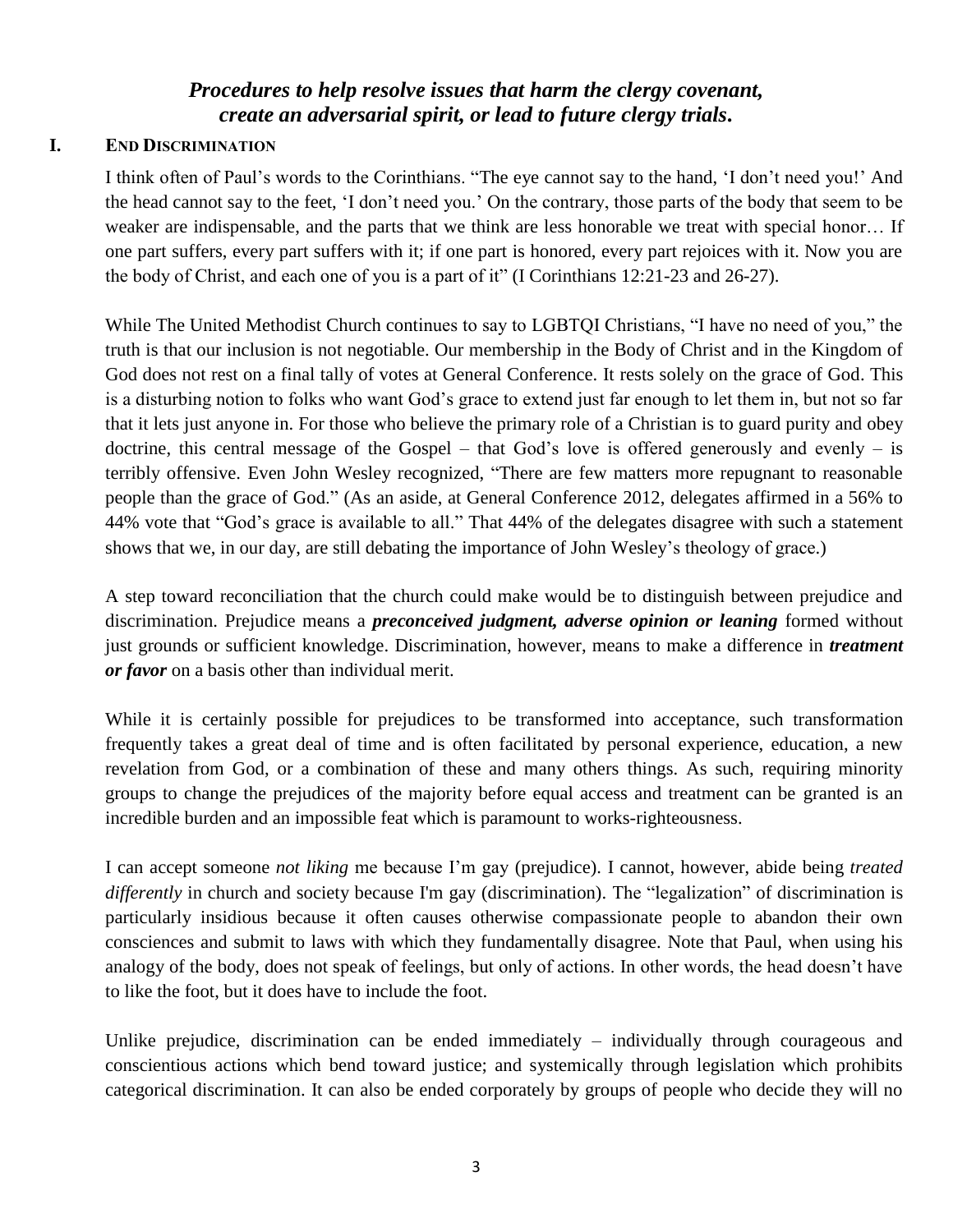longer cooperate with unjust laws. Failing legislative changes by governing bodies, we have the option of considering non-cooperation with directives we believe to be contradictory to the Gospel.

In defiance of its own guiding principles ("We insist that all persons, regardless of age, gender, marital status, or sexual orientation, are entitled to have their human and civil rights ensured" (1161G)), The United Methodist Church continues to implement and enforce a categorical discrimination of GLBTQI people which fraudulently deprives us of the very sacred, civil and human rights the Church theoretically claims are due all persons. Aside from dismantling a basic understanding of justice and fairness, such practices and policies signify a clear departure from Wesleyan and Christian proclamations of equality, mercy and love upon which the church was built. Our denomination is not exempt from judgment when it fails to live up to its own highest ideals.

The codification of intolerance is bad for the souls of gay people, but it is worse for the soul of the church. What is true of individuals is true of institutions – we become sick, internally damaged, when we are guided by discrimination. No valiant or holy purpose can be achieved by contriving ways to disappear an entire population of God's people. Such endeavors only satisfy our most ignoble tendency to create dividing walls among us. Categorical discrimination mocks and usurps the prerogative of God to bless, call, and send whomever God chooses. As always, the church's efforts to limit God's ability to live and move and have being beyond the construct of any given time or circumstance will be futile. Love and grace, as always, will ultimately prevail.

#### **II. EXERCISE CONSCIENCE AND HONESTY IN ACTION**

It is clear that The United Methodist Church's proscriptions have not inhibited God's desire or ability to call GLBTQI Christians to ministry, but they have created a culture of widespread dishonesty and fear within the church. Since the very beginning of the Methodist Movement, gifted and called Gay and Lesbian people have served the church faithfully as laity, clergy and bishops, but most have done so from the confines of the closet – fudging, denying, lying about our true selves. For years, seminary professors, district superintendents, bishops and fellow clergy have been confidants and coaches for Gay and Lesbian people, helping us find the language and the fortitude to maneuver ordination and appointment processes.

The unspoken agreement, however, has been that we would not expose the duplicity of a system which requires our public silence. What makes today different from days gone by, however, is that GLBTQI clergy (or any clergy conducting same-gender unions) are increasingly refusing to be dishonest. My clergy colleagues never asked me why I presided at a Holy Union, but they repeatedly asked why I didn't lie about it. I and many others are speaking candidly about who we are and about the ministries in which we are engaging. We are increasingly unwilling to be closeted in order to carry out the ministry to which we have been called.

As more and more clergy are honest about our sexual orientations and gender identities, and as more and more clergy openly perform same-gender unions, I doubt there will be a corresponding increase in church trials. I suspect that most cases will be conveniently ignored. This has been the standard operating procedure for years. In my case, every person in the chain of command (from people within the Board of Ordained Ministry to my Bishops) knew I was gay and partnered … every person.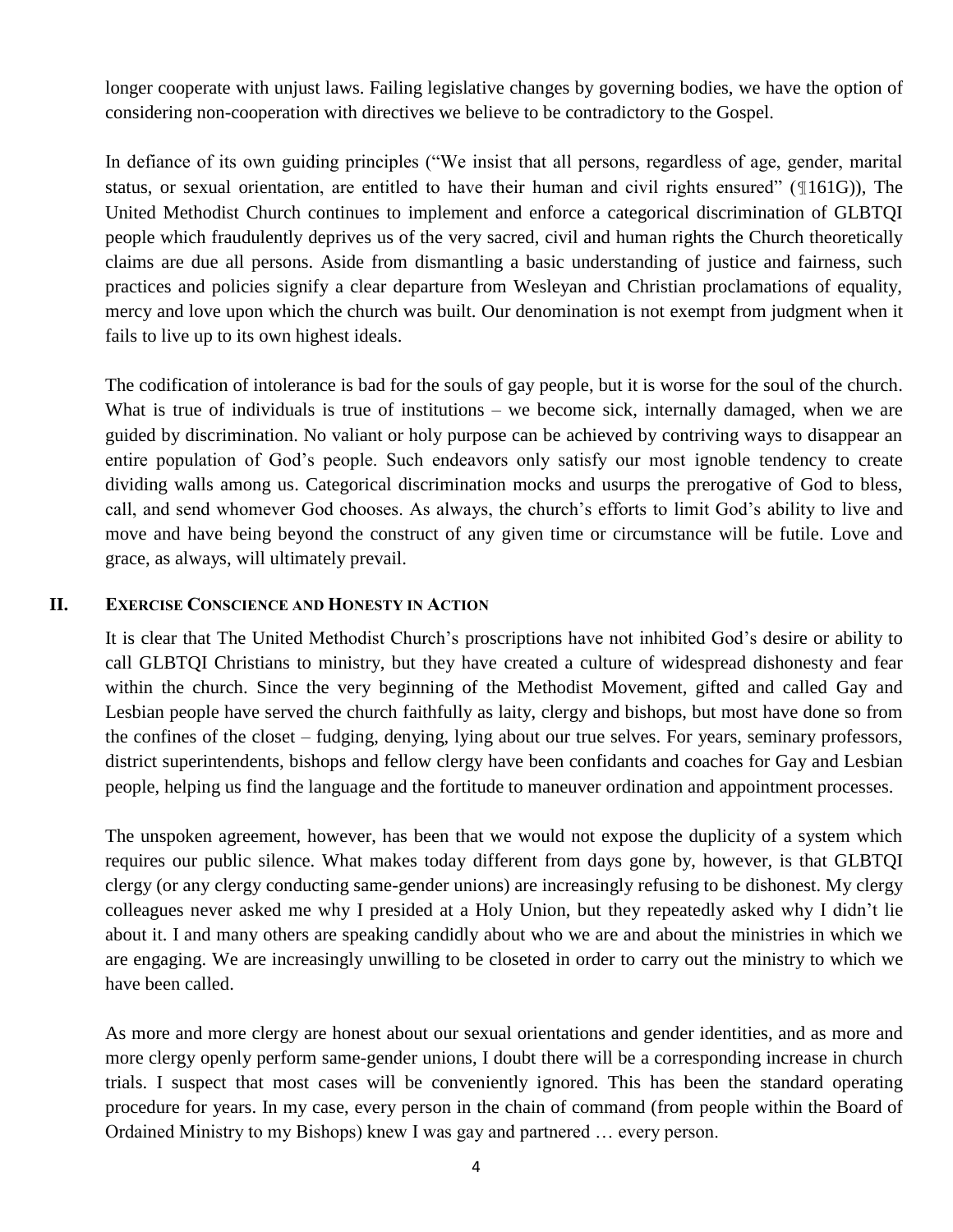Those instances which simply cannot be overlooked will be dealt with "administratively." This often secretive process allows church leadership to feel satisfied that somehow the *Book of Discipline* has been upheld without requiring them to address the fundamental injustice of the church's polity. Attempts to avoid church trials, as evidenced by proposed legislation to General Conference 2012, are not meant to help gay folks. Such attempts are meant to serve the most suspect interests of the institution by tamping down controversy and shielding the church from public exposure of its proscriptions against sexual minorities.

I heard and confirmed a statement made by retired Bishop Joe Sprague. When asked if he thought the active bishops of The United Methodist Church would ever sign a statement calling for the full inclusion of GLBT people – like the one retired bishops recently signed – he said, "I believe that 80% of the Council of Bishops would support a statement like that." "However," Bishop Sprague went on to say, "I don't know what the courage quotient is right now, but I can only think of a few active bishops who would sign such a document."

On November 10, 2011 the Council of Bishops released a letter and through it, we learned that Bishop Sprague was incorrect. There are, in fact, no active bishops with the courage quotient to speak out. All 80% of those bishops who long for the full inclusion of all people in the life of the church signed a document that states they support the Church's oppression and persecution of LGBTQI people.

In a time when the world seems to be torn apart with division, inequity, injustice, hatred and violence, as Christians we bear responsibility to give witness to a 'more excellent way.'… As bishops chosen, consecrated and assigned by the Church, we declare once again our commitment to this covenant we have made. As the Council of Bishops we will uphold the *Book of Discipline* as established by the General Conference (November 10, 2011 "Letter from the Council of Bishops").

What a stunning abdication of conscience and integrity by the church's highest officials. Our bishops could have raised up a deeply rooted scriptural understanding of fairness and equality, grace and acceptance (*Scripture*). They could have embraced our faith's and our denomination's long history of ministry for, with and to all people (*Tradition*). They could have pointed to evidence offered by science and medicine, psychology and sociology which overwhelmingly agrees that a same-gender orientation is as common and as natural as left-handedness (*Reason*). They could have held in their hearts all the GLBTQI people they know … people whose stories they've heard and whose faithfulness they have witnessed (*Experience*). At the very least they could have acknowledged that a good many of them disagree with church law as it relates to Gay and Lesbian people, but they couldn't even bring themselves to that elementary level of honest discourse.

Perhaps the bishops engaged in lively debate in a closed session. If so, their letter does not reflect such a conversation. We did not receive a missive which promotes "a more excellent way" but instead a letter (signed as a unanimous body) which forwards regressive and false sentiments designed to ensure the civil and religious disenfranchisement of God's GLBTQI children. They chose to present a fictional united front and committed to blind allegiance to the *Book of Discipline*.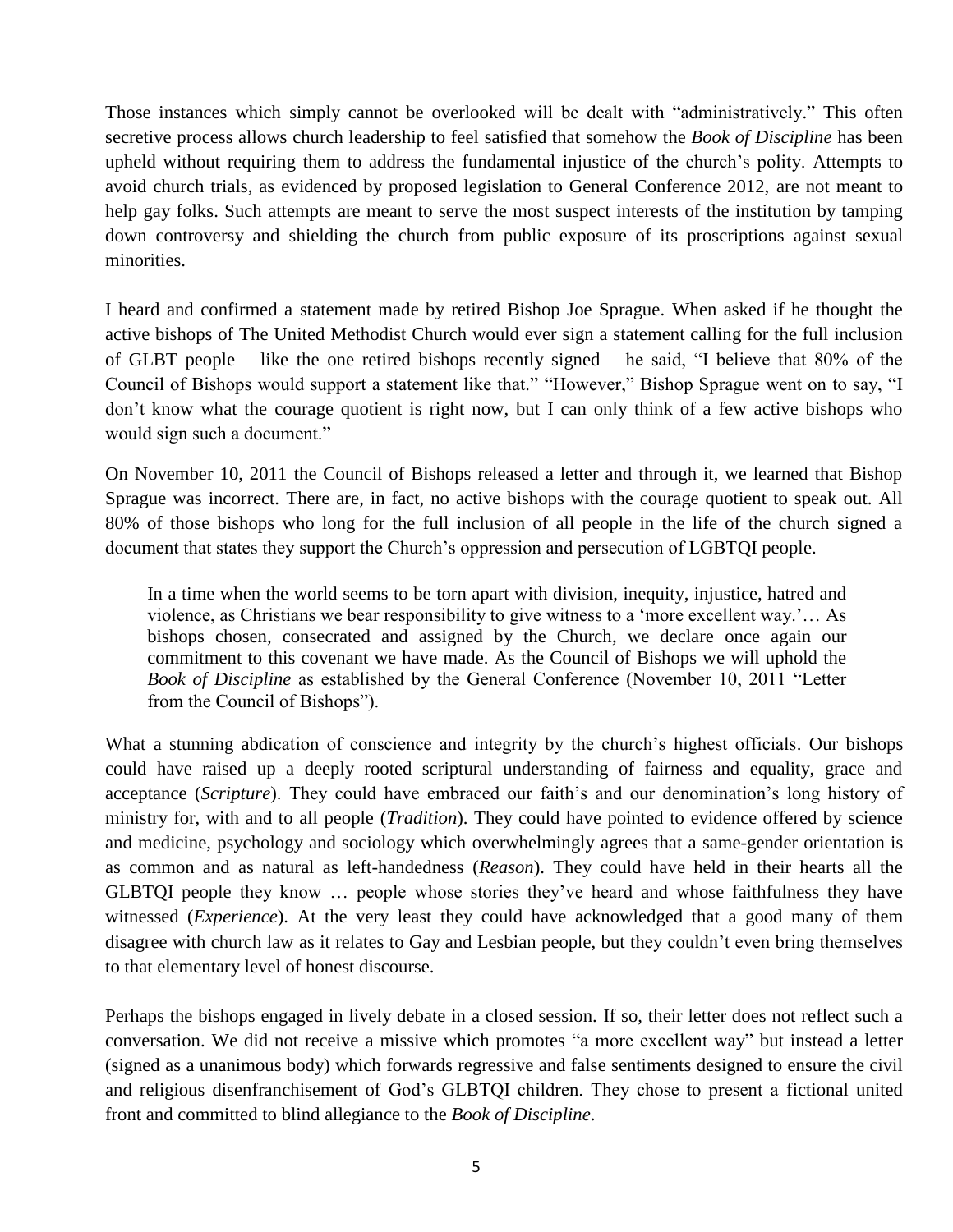The letter written by our bishops is an example of what is endemic of all levels of the church – the easy betrayal of one's convictions in the face of conflict and the disingenuousness of sympathetic, deedless words offered in the context of oppression. In a January 2011 article, Presbyterian pastor Rev. Jim Rigby wrote, "Dr. Walt Herbert, emeritus professor of English at Southwestern University … used the term, 'weeping executioners' to describe those who express concern for the oppressed, but will not leave their place in the hierarchy of oppression" (*Our Nation of Weeping Executioners* is available in full at CommonDreams.org).

A friend recently sent me a link to the website for the late United Methodist Bishop Melvin Wheatley. I found the following paragraph in his biographical section:

In 1980, Wheatley sent shockwaves through the denomination when he broke ranks with his peers and refused to endorse the official position of The United Methodist Council of Bishops which states, in part, that "homosexuality is incompatible with Christian teaching." Wheatley said, "I will not accept [this statement]. It states as an absolute fact what is an insufficiently documented opinion: that gay persons can't be Christians. The statement violates the laws of logic because one positive exception destroys a negative absolute. I personally know not one, but at least 50 Gay men and Lesbians who are Christians…I take Jesus Christ very seriously in making judgments, and the more seriously I take him the stronger is my feeling that this statement is an inadequate representation of Christianity" (www.melvinwheatley.com).

Bishop Wheatley's actions, thirty years ago, remind us what fearlessness looks like and convict us of all the ways we fail to act thusly.

I think the church's trial of me may have brought an end to clergy trials for reasons of sexual orientation and same-gender unions. This is not because gay people have left, not because clergy are unwilling to conduct same-gender unions, not because church-sanctioned discrimination has ended, not because trials are an abominable way for people of faith to resolve conflict, but because trials are bad for business, and the church is going to make them disappear.

As I talk to people throughout the connection I most often hear trials like mine likened to two other historic events. One is the 1692 Salem Witch Trials, and the other is Nazi Germany where under Paragraph 175 of the German Penal Code hundreds of thousands of Gay men were sent to concentration camps, their prison garb marked with a pink triangle.

I am intrigued by the perceived similarities between The United Methodist Church's discrimination of GLBTQI folks and Hitler's Germany. Surely the most striking comparison is that all systems of oppression are dependent on the acquiescence of the masses. While it is true that connections can be made between otherwise disparate events (especially when those events have roots in scriptural justification), I find myself more interested, in this particular instance, in how the modern struggle for GLBTQI liberation is *unlike* the Holocaust.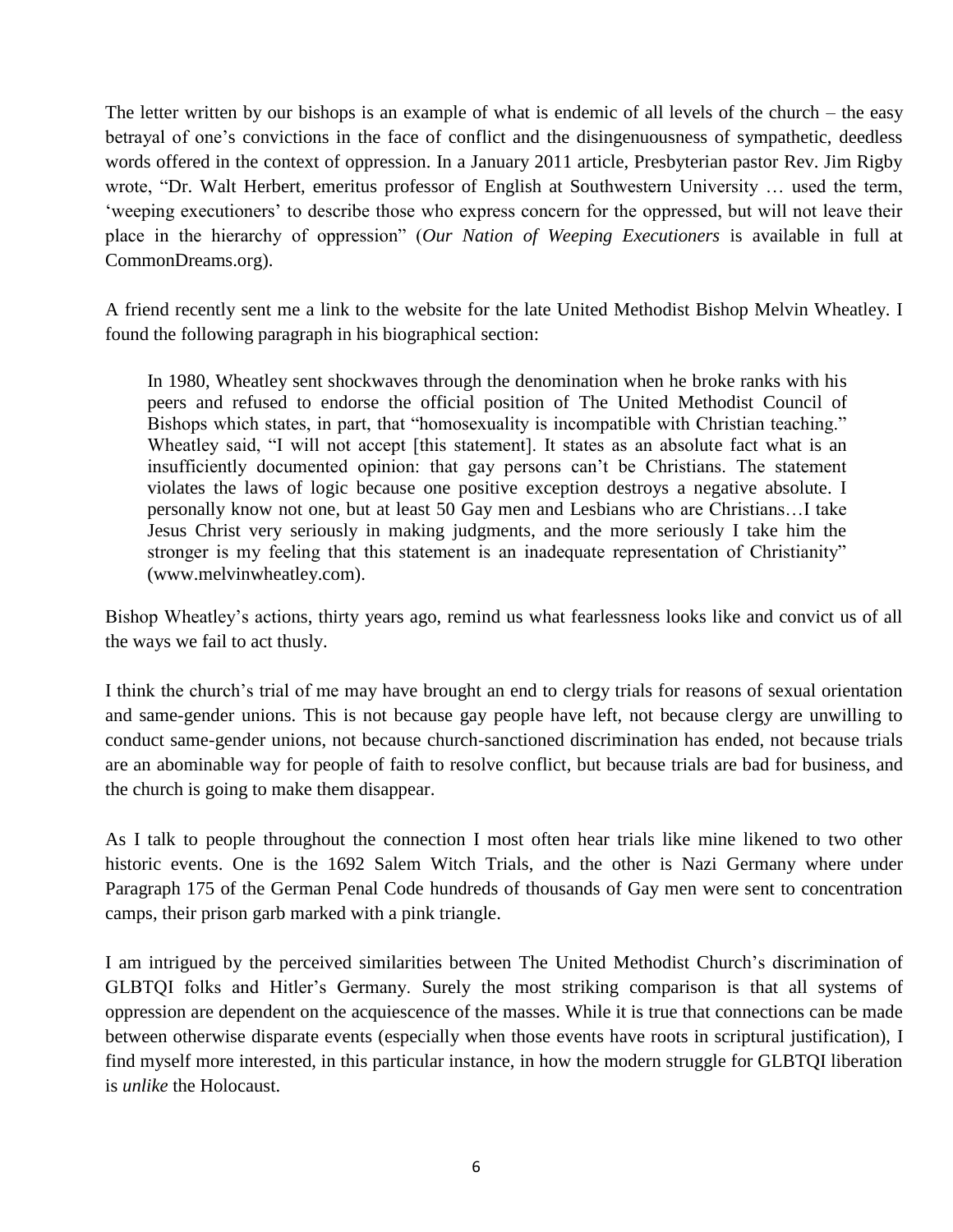In Germany, in 1940, to have shown support for Gay Men and Lesbians, for Jews and for Gypsies might have meant death. And yet, people did it. Showing profound courage, many risked their lives to offer tangible, life-saving help. But today's struggle for full and equal rights does not require nearly that much courage. In the United States, in 2012, breaking the silence, standing in opposition to ignorance and intolerance, disobeying unjust laws, refusing to participate in and profit from unjust systems because of a misguided understanding of covenant will likely not get you killed. (I am sensitive to the fact that this is not true in all parts of the world.)

While engaging in these activities of resistance on behalf of GLBTQI people does require significantly less courage than defying Hitler, our fears do not seem to lessen proportionally. Our progressive allies have the unceasing ability to scare themselves into non- or insufficient action. Whether it is fear of punishment from the system, or of losing credentials or credibility, or whether it is simply fear of the criticism and disapproval that might come from taking a stand, the result is the same – self-saving silence and calculated passivity.

## *"In the End, we will remember not the words of our enemies, but the silence of our friends." (Martin Luther King, Jr.)*

#### **III. ESTABLISH A CLEAR UNDERSTANDING OF OUR CLERGY COVENANT**

In the *Book of Discipline*, the term "covenant" is used a lot without a clear definition for what is meant. Given the variety of clergy gifts, it does however seem to have more to do with support, mutual relationship and commitment to ministry than with a standard that may not be violated. ¶303.3 makes this relational understanding of covenant clear. It is interesting that the exact phrase "clergy covenant" appears only once in the *Book of Discipline*, in the context of explaining why clergy don't take oaths during church trials (¶2710.3).

The term "clergy covenant" was repeatedly used by the prosecution during the church's trial of me to imply that any violation or variation from of the *Book of Discipline* must be regarded as an offense against all other clergy. There is no such understanding in any of the references to "covenant" contained in the *Book of Discipline*.

In my experience, the term "clergy covenant" gets most consistently employed as an instrument for reprimand and punishment, but seldom as a celebrative one. For instance, how often do we hear the accusation, "He has broken the clergy covenant," but we never hear, "She has been presented with this year's Clergy Covenant Award for best showing us how to live in honest, supportive relationship."

Nearly all professional organizations have a clearly established Code of Professional Ethics. That is not true for clergy in The United Methodist Church. Instead, we work without any functional or articulated Code, and then in moments of crisis turn to the only thing we have, which is an undefined, ambiguous term like "covenant." Additionally, we need to avoid the temptation to regard the current *Book of Discipline* as a de facto substitution for a Code of Ethics. To do so would be like usurping the Hippocratic Oath with each new finding in the *New England Journal of Medicine*.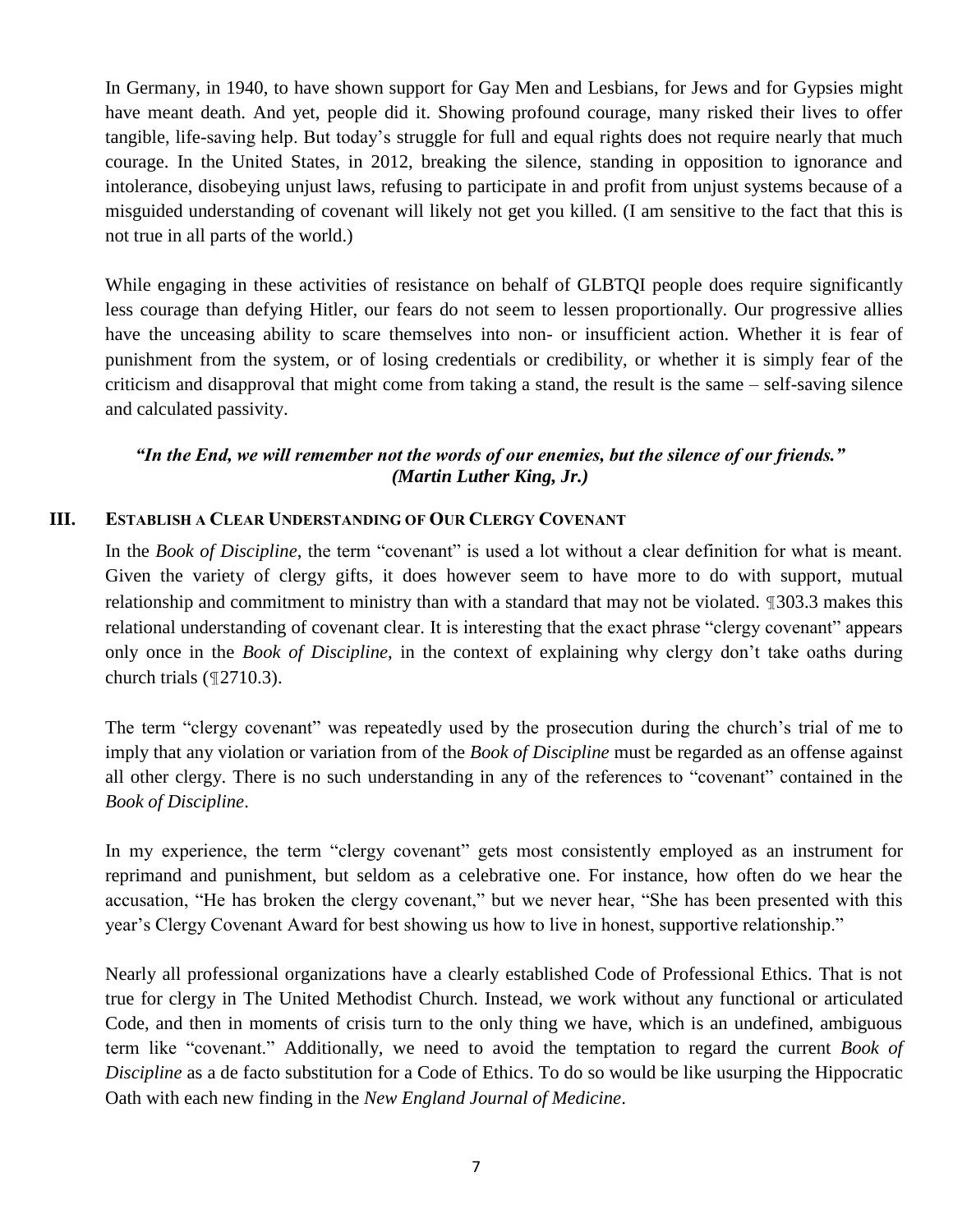The liability of working without an established Code of Ethics became clear during the Church's trial of me when potential jurors (all United Methodist Elders) were dismissed from service if they affirmed that their deliberations might be informed by a higher authority than current church law.

For me, covenant is a rich theological concept about promise and mutual relationship. Its roots are in the Latin word *convenīre,* to come together. Unfortunately for GLBTQI people and our allies, the word "covenant" is often used in an abusive way, as a threat to persuade people, of otherwise good conscience, into conforming to discriminatory policies. It has become a mandate that requires participation in a conspiracy of silence, transforming even our friends into mute bystanders to ecclesiastical bullying.

The Collaboration Group quickly learned that we do not have a common understanding or vision of the clergy covenant as a system of mutual support and accountability when we took turns sharing our understandings of its meaning. None of us turned to the *Book of Discipline* for the correct definition, as one does not exist there. Instead, our answers were deeply personal, reflecting our own particular values, insights, and desires. Our understandings of clergy covenant were multiple and divergent.

And yet, when it comes to issues of law and legislation we pretend to have a single, clear, consistent definition. This error can lead those in authority to act without the restraint that would naturally follow if the church were to openly acknowledge the deep divisions that exist among us.

As we work to define *our* covenant, we must:

- 1. Recognize that conflict is not to be avoided, but worked through with grace and honesty.
- 2. Create a definition not for everyone, always but for *us*, *now*. This requires avoiding generalized or coded religious language which reinforces an individualized interpretation of what covenant means.
- 3. Establish a Professional Code of Ethics which includes intentional relationship-building and modes of accountability.
- 4. Confront imbalances of power and avoid the perils of majority rule (i.e., the tyranny of the majority).
- 5. Seek protection of and equality for the vulnerable/minority by ending participation in discrimination (specifically against GLBTQI people).
- 6. Engage external assistance for an internal work of covenant-defining. Just as John Wesley had a variety of mentors from throughout the Christian community (his own Church of England, Roman Catholic, Moravian, etc.), it may be necessary for us to look beyond our own tradition for guidance (including members of the GLBTQI community and possibly the larger inter-faith community).

*"72 years ago, my African American preacher-father attended the 'Methodist Unification Conference' in Kansas City (1939). He returned home with a sense of deep regret because the Conference 'unified' three branches of Methodism by developing a 'covenant' that placed 90% of black Methodists in the racially segregated Central Jurisdiction. There was a time when some neighborhoods had 'covenants' that kept black people from buying homes in that neighborhood. Covenants that exclude are unworthy of what it means to be the Church." (Rev. Gil Caldwell in a post-trial written response to accusations that I had broken covenant)*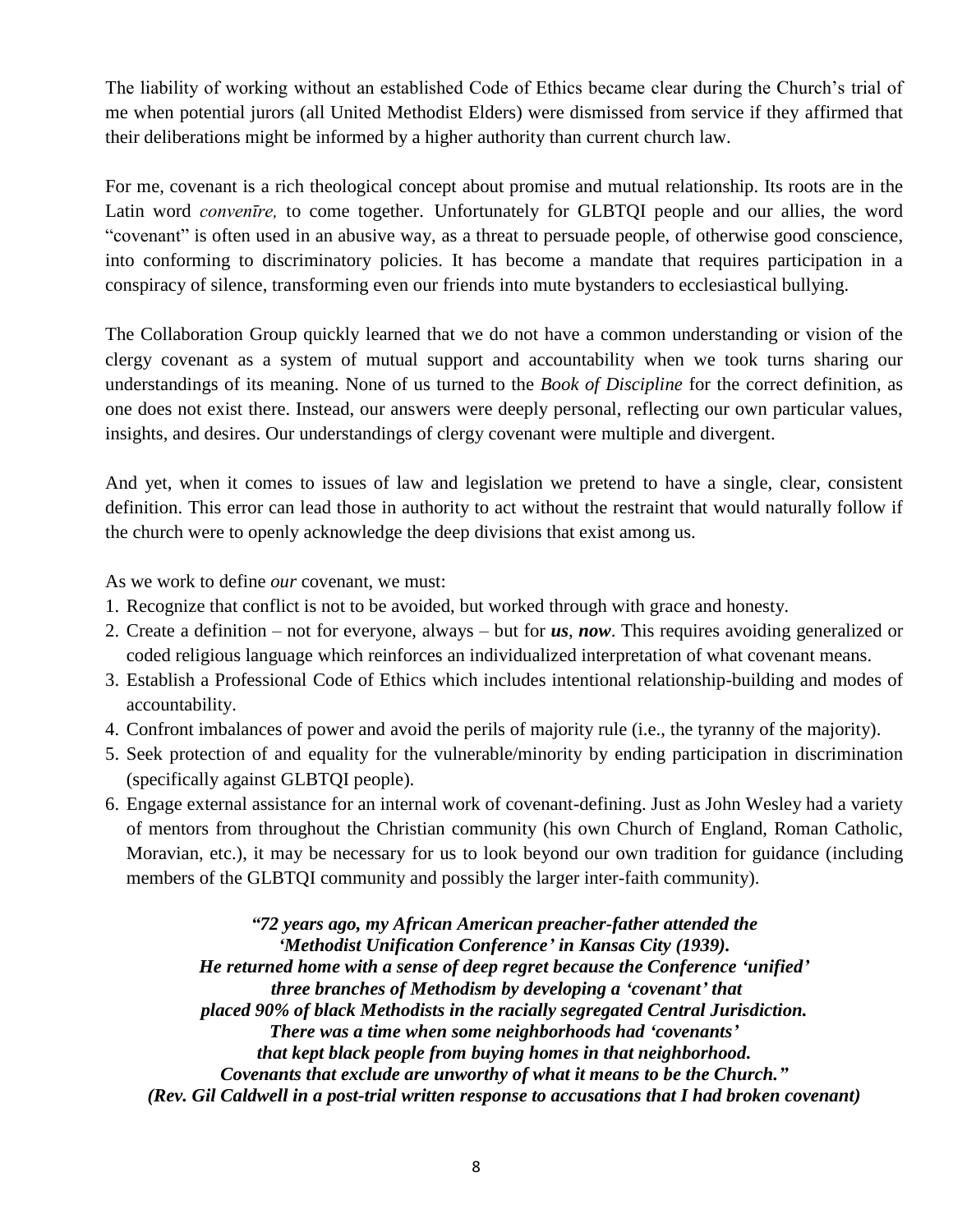## *Action Item: An Invitation*

Identifying that discrimination, duplicity and disagreement about the meaning of clergy covenant have contributed to an adversarial spirit is easy. Knowing how to repair the resulting broken relationships is much more complicated. This document to the Wisconsin Annual Conference cannot adequately set out procedures for the restoration because a broad representation of clergy has not had a part in creating or owning it. Such work must be done collaboratively with clergy who are willing to have a high level of investment both in the process and the outcome.

The Trial Court decision which sentenced me to this work presumed that the church is blinded by current disciplinary language to the extent that it cannot see a way forward. We are in deep need of developing and implementing new ways of living and being together. This, of course, includes the thorny and demanding work of resolving unspoken and deep-seated issues of power, distrust and fear which continue to block our desires to be different than we are.

The Constitution of The United Methodist Church declares that the Annual Conferences "shall have reserved to it the right to vote … on all matters relating to the character and conference relations of its clergy members" (Section VI, ¶ 33, Article II). To that end, I propose that the clergy of the annual conference enter into deep conversation with one another in order to work toward a clearly articulated clergy covenant. This is not an undertaking that can be accomplished on our behalf, but one which demands the best that the whole body has to bring to it.

It will be crucial to the process to develop relational tools and opportunities among the clergy so that they have a significant base of contact with one another. If there is no personal, relational energy to hold us together, there will be no basis on which to go any further than we have so far come.

The question for the clergy of the Wisconsin Annual Conference becomes: *Is deepening our understanding of our covenant worth spending money, time and energy on as a central piece of our common life and the life of United Methodism in Wisconsin?*

If the answer is "No," then the policies and procedures we already have will simply need to be followed to their logical conclusion. The United Methodist Church will continue to tear itself apart and become increasingly irrelevant to its members and society, while destroying the souls of the LGBTQI folks and their allies who remain faithful.

If the answer is "Yes," if there truly is a yearning for a restored and new relationship among clergy – beyond charging one another and having winners and losers, beyond perceived purity and false unity – then a new and intentional process and supporting structure are needed. To this end, I invite the Clergy Session of the 2012 Annual Conference to consider the following:

- Authorize funding for and the development of a Conference Clergy Covenant Team.
- The Conference Clergy Covenant Team will be charged with the task of developing a Clergy Covenant employing the six itemized points on Page 8.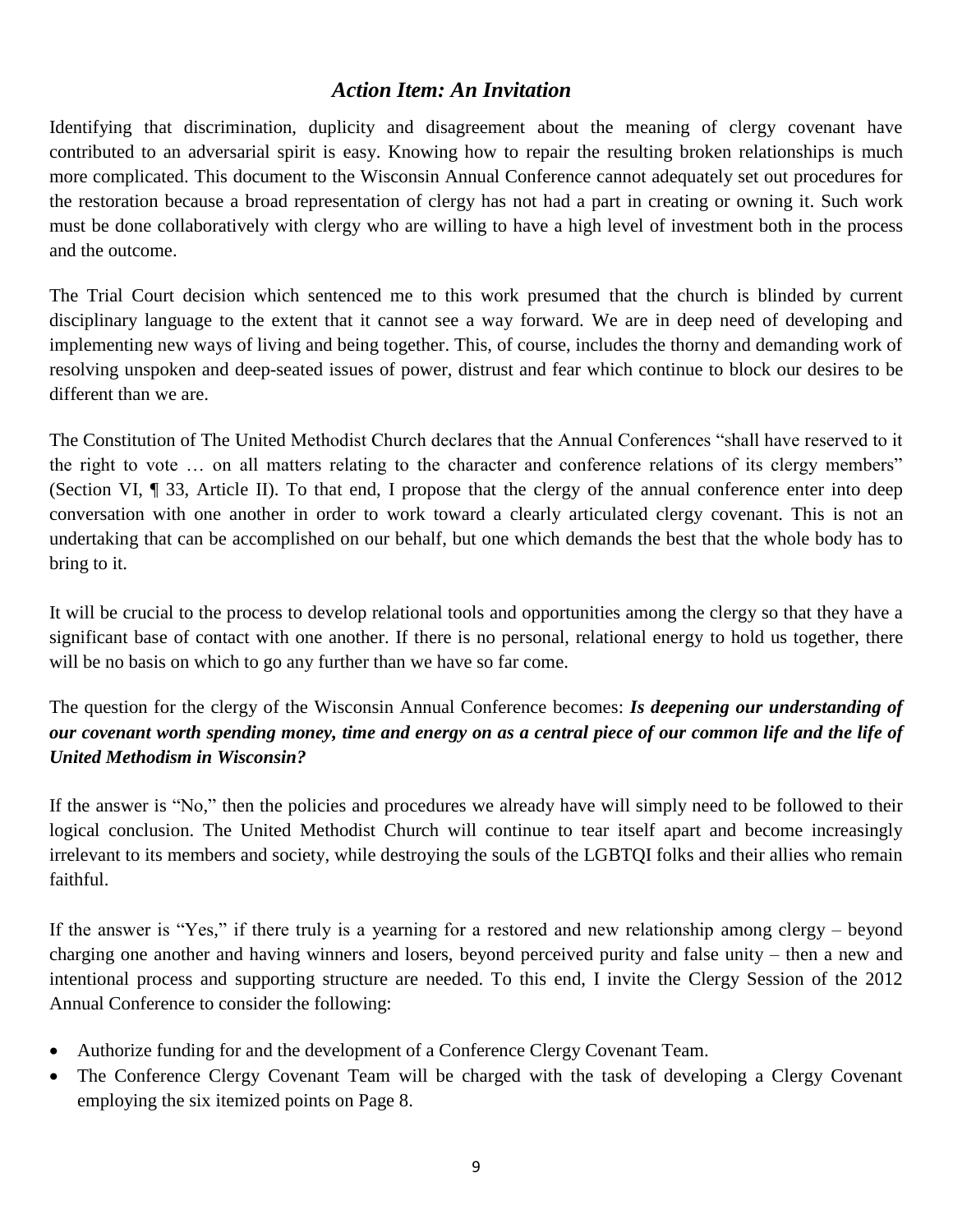- The Conference Clergy Covenant Team will be comprised of 12 members. District Superintendents will discern 2 clergy from each District who have the gifts to aid in the development of a Clergy Covenant for the benefit of clergy solidarity and congregational leadership. One retired clergy will be selected by the Retired Clergy Association. Additional members of the Team will be Rev. Amy DeLong, Rev. Jim Cotter (or another member of the Trial Court), and Rev. Wesley White (from The Collaboration Team).
- The Conference Clergy Covenant Team will work together at least monthly. Participation in the Team will involve a substantial commitment of time and creative energy and must be regarded as a first priority.
- Conference-wide communications and regular progress reports will be an essential ingredient in this process as we seek transparency and create feedback loops which elicit participation from the broader clergy community.
- The Conference Clergy Covenant Team will return to the 2013 Clergy Session for approval of its proposed Clergy Covenant.
- We request a starting fund of \$15,000 to cover travel, meeting costs, and communication expenses. Should more monies be needed, additional funding will be sought from the clergy on whose behalf work is being done, congregations that recognize the benefit a Clergy Covenant would have for them, the Board of Ordained Ministry, and the United Methodist Foundation. An accounting of this money will be made as part of a report to the Clergy Session.
- There will be accountability regarding the Clergy Covenant that is approved by the 2013 Clergy Session. The Conference Clergy Covenant Team will oversee an evaluation of its implementation and report back to the 2014 Clergy Session regarding any needed changes as a result of lived experience with a Clergy Covenant.
- A similar evaluation will be made to the 2015 Clergy Session and the 2016 Clergy Session will evaluate whether or not additional Clergy Covenant work is in order.

There have been blessings aplenty in the process set in motion by the bold and creative decision of the Trial Court. May there be even more blessings that come from this invitation.

*"Brothers and sisters of the trial court, this is not a violation of covenant, but rather a vindication of conscience. These are not the seeds of schism but the sowing of our salvation. We are not engaged in the abrogation of accountability, but in the creation of community. God is bringing forth something new in our midst." (Rev. Scott Campbell, Closing Arguments in the Trial of Rev. Amy DeLong)*